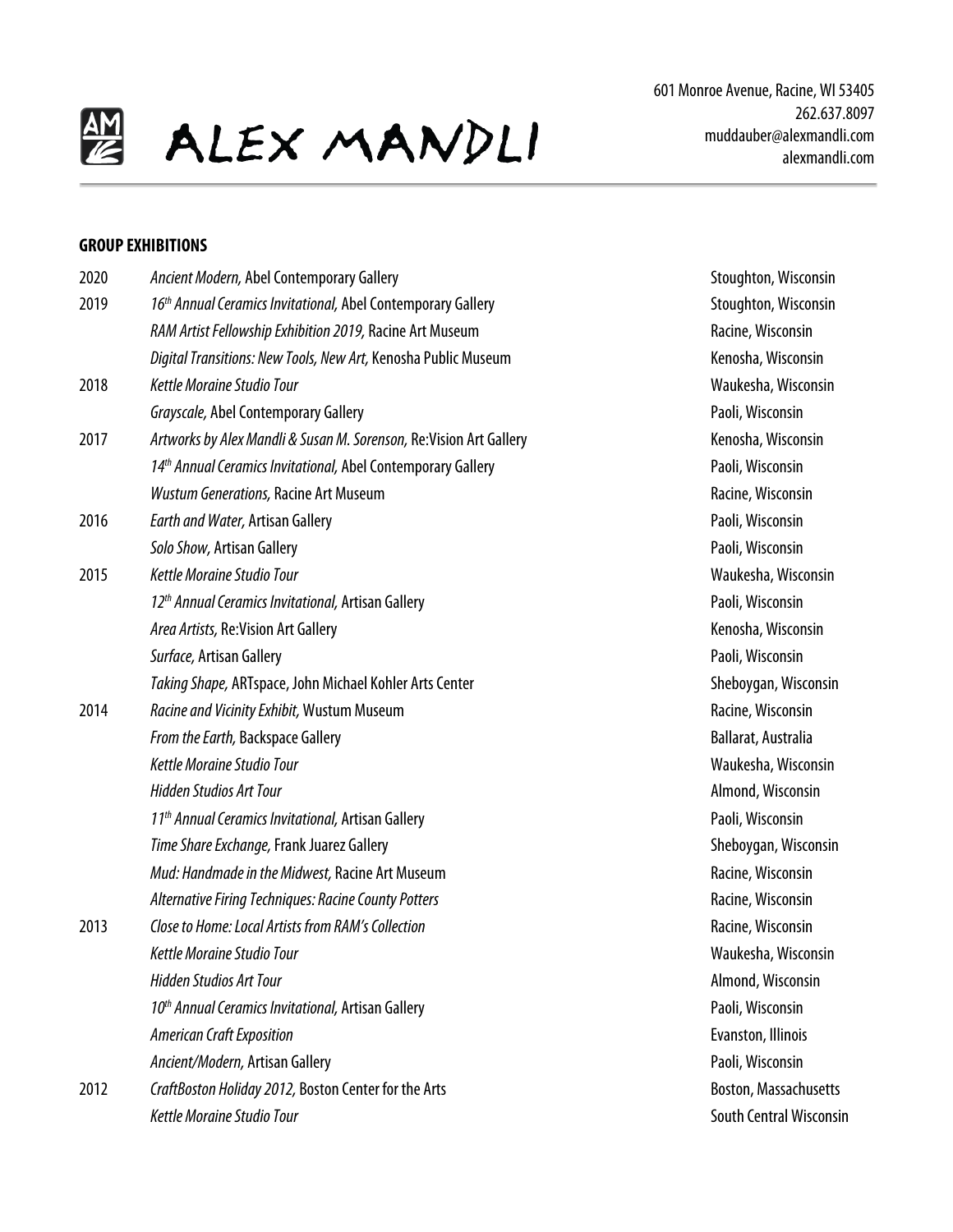|      | Door County Treasures, Edgewood Orchard Gallery                                              |
|------|----------------------------------------------------------------------------------------------|
|      | Creature Comforts, Wustum Museum                                                             |
|      | 50 States Fire Up: American Clay Invitational, Margaret Harwell Art Museum                   |
| 2011 | Racine and Vicinity Exhibit, Wustum Museum                                                   |
|      | Alive in the Arts, Plymouth Arts Center                                                      |
| 2009 | Ten-Year Review Exhibit, Riverfront Arts Center                                              |
| 2008 | Racine and Vicinity Exhibit, Wustum Museum                                                   |
| 2007 | Smithsonian Craft Show 2007, National Building Museum                                        |
| 2005 | Magnificent Extravagance: Artist and Opulence, Wustum Museum                                 |
|      | Reflections: An Exhibition of Contemporary Fine Craft, Riverfront Arts Center                |
| 2002 | Clay and Paper: A Collaboration of Artists Alex Mandli & Edwin Kalke, Riverfront Arts Center |
|      | Water Color Wisconsin, Wustum Museum                                                         |
|      | <b>Bottled Spirits, Kentucky Art and Craft Gallery</b>                                       |
| 2000 | Smithsonian Craft Show 2000, National Building Museum                                        |
| 2000 | Selected Artists from the Smithsonian Craft Show 2000, Zazen Gallery                         |
|      | Diverse Visual Voices, University of Wisconsin-Parkside                                      |
| 1999 | Smithsonian Craft Show 1999, National Building Museum                                        |
| 1997 | Gardening Exhibit, Artisans Gallery                                                          |
| 1996 | Flora 96, Chicago Botanical Gardens                                                          |
|      | A New Leaf, Gwenda Jay Gallery                                                               |
| 1995 | Wisconsin Invitation '95, University of Wisconsin-Parkside                                   |
| 1993 | Small Works, Olsen-Larsen Galleries                                                          |
| 1993 | The Year of the Craft: A Wisconsin Celebration, West Bend Gallery of Fine Art                |
| 1992 | The View From Southeast Wisconsin, Wustum Museum                                             |
|      | Objects 92, Olsen-Larsen Galleries                                                           |
|      | 2x2x2in. An Intimate Show of Very Small Work, Gallery Ten                                    |
|      | Down the Garden Path, Contemporary Crafts Gallery                                            |
| 1984 | Spring Selections, Cudahy Gallery of Wisconsin Art, Milwaukee Art Museum                     |
| 1983 | 62nd Wisconsin Designer Craftsman Exhibit, West Bend Gallery of Art                          |
|      | Utilitarian Mud, Cudahy Gallery of Wisconsin Art, Milwaukee Art Museum                       |
| 1982 | Open Spectrum, David Adler Cultural Center                                                   |
|      | Wisconsin Impressions, Cudahy Gallery of Wisconsin Art, Milwaukee Art Museum                 |

**Fish Creek, Wisconsin Racine, Wisconsin** Poplar Bluff, Missouri **Racine, Wisconsin** Plymouth, Wisconsin **Stevens Point, Wisconsin** 

**Racine, Wisconsin** Washington, D.C. 2005 *Magnificent Extravagance: Artist and Opulence*, Wustum Museum Racine, Wisconsin

**Racine, Wisconsin Louisville, Kentucky** Washington, D.C. 2000 *Selected Artists from the Smithsonian Craft Show 2000*, Zazen Gallery Paoli, Wisconsin Kenosha, Wisconsin **Washington, D.C.** Brooklyn, New York **Glencoe, Illinois** *A New Leaf*, Gwenda Jay Gallery Chicago, Illinois Kenosha, Wisconsin **West Des Moines, Iowa** 1993 *The Year of the Craft: A Wisconsin Celebration*, West Bend Gallery of Fine Art West Bend, Wisconsin 1992 *The View From Southeast Wisconsin*, Wustum Museum Racine, Wisconsin

West Des Moines, Iowa

*2x2x2in. An Intimate Show of Very Small Work*, Gallery Ten Rockford, Illinois Portland, Oregon 1984 *Spring Selections*, Cudahy Gallery of Wisconsin Art, Milwaukee Art Museum Milwaukee, Wisconsin **West Bend, Wisconsin** *Milwaukee, Wisconsin* Libertyville, Illinois *Milwaukee, Wisconsin* 

**Stevens Point, Wisconsin** 2002 *Clay and Paper: A Collaboration of Artists Alex Mandli & Edwin Kalke*, Riverfront Arts Center Stevens Point, Wisconsin

## **SOLO EXHIBITIONS**

| 2009 | Recent Saggar-Fired Work by Alex Mandli, Elements Art Gallery                   | Racine, Wisconsin  |
|------|---------------------------------------------------------------------------------|--------------------|
| 2004 | Paper, Clay, and Play, master's thesis exhibition, Carthage College Art Gallery | Kenosha, Wisconsin |
| 2001 | Guest Artist, Artists Gallery                                                   | Racine, Wisconsin  |
|      | Recent Work by Alex Mandli, Concordia University Art Gallery                    | Meguon, Wisconsin  |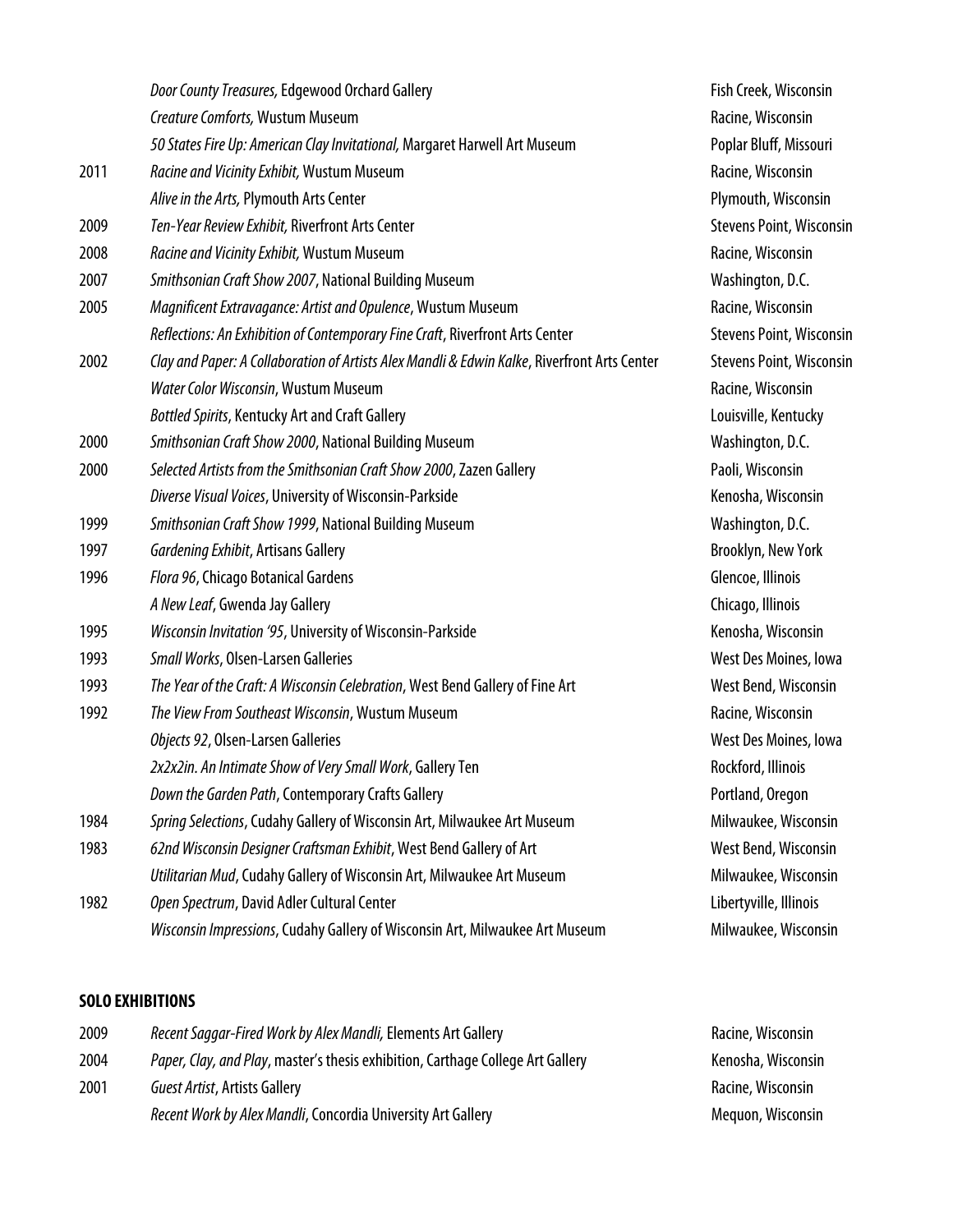- 1998 Recent Work by Alex Mandli, Carthage College Art Gallery **Recent Access 1998** Kenosha, Wisconsin
- 1992 *Facile Improvisations of a Mud Dauber*, Boerner Botanical Gardens **Facilia Communist Corners**, Wisconsin
- 1988 *Works by Potter, Alex Mandli*, Gallery 124 **Kenosha, Wisconsin** Kenosha, Wisconsin
- 1985 *Works in Clay: Five Years In Retrospect*, University of Wisconsin-Parkside Kenosha, Wisconsin

### **INDIVIDUAL WORKS**

2011 *Is There a Monster in My Bathtub?,*Ceramic sculpture created for an illustration in a book by Jeff Levonian

### **PUBLICATIONS**

- 1987 "Wisconsin Potters," *Studio Potters Magazine*, Volume 16, Number 1
- 1986 *Ceramics Monthly*, December 1986

#### **FEATURED IN PUBLICATIONS AUTHORED BY OTHERS**

2014 *Burning Man,* article in Left of the Lake magazine 2013 *Pit Firing Ceramics: Modern Methods, Ancient Traditions,* book by Dawn Whitehand

## **GALLERY HISTORY**

| Gallery 150                      | Salida, Colorado      | Olsen-Larsen Gallery              | West Des Moines, Iowa          |
|----------------------------------|-----------------------|-----------------------------------|--------------------------------|
| <b>Zazen Gallery</b>             | Paoli, Wisconsin      | <b>Grace Chosy Gallery</b>        | Madison, Wisconsin             |
| The Annex Gallery                | San Diego, California | Objects Gallery                   | Chicago, Illinois              |
| <b>Brooklyn Artisans Gallery</b> | Brooklyn, New York    | Mindscape Gallery                 | Evanston, Illinois             |
| Gwenda Jay Gallery               | Chicago, Illinois     | <b>Edgewood Orchard Galleries</b> | Fish Creek, Wisconsin          |
| Seebeck Gallery                  | Kenosha, Wisconsin    | Art Independent                   | Lake Geneva, Wisconsin         |
| <b>Gallery Ten</b>               | Rockford, Illinois    | The Variant Gallery               | Santa Fe & Taos, New<br>Mexico |

## **COLLECTIONS**

*Racine Art Museum* Racine, Wisconsin *Sam Johnson & S.C. Johnson & Son* Racine, Wisconsin **Peter Bonerz Racine, Wisconsin Los Angeles, California The Prairie School <b>Racine**, Wisconsin

*Racine-Zapotlanejo Sister City Gift* Zapotlanejo, Mexico *Dinkelspiel Lamp & Fixture Co.* Chicago, Illinois *Racine-Oiso SisterCity Gift* Oiso, Japan *Toscany Imports Ltd.* New York, New York *Racine-Ahlborg SisterCity Gift* Ahlborg, Denmark *Concord Trinity United Methodist Church* St. Louis, Missouri *Racine-Montélimar 50th Anniversary* Montélimar, France *St. Barbara Catholic Church* Okawville, Illinois *National Insurance Council* Washington, D.C. *Kenosha Public Museum* Kenosha, Wisconsin *Ritz Carlton Hotel* Washington, D.C. *University of Wisconsin-Stevens Point* Stevens Point, Wisconsin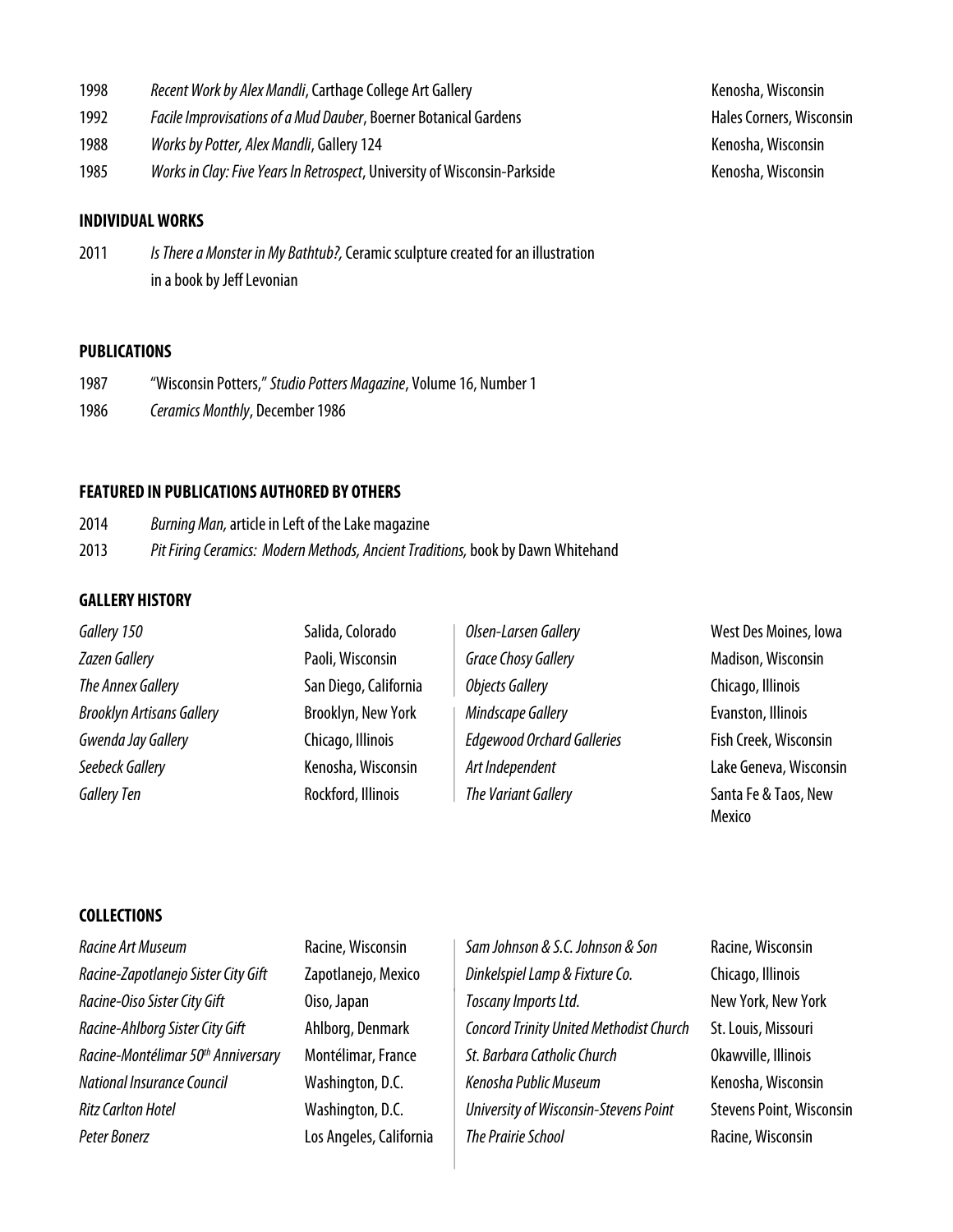# **EDUCATION**

| 2004    | Masters of Education in the Creative Arts, Carthage College                                         | Kenosha, Wisconsin |
|---------|-----------------------------------------------------------------------------------------------------|--------------------|
| 1980    | Workshop participant with John Glick, Greenwich Gallery                                             | Washington, D.C.   |
| 1979    | Studio work with Phillip Powell, Carthage College                                                   | Kenosha, Wisconsin |
| 1974    | B.A. in Art Education, K-12 Certification, University of Wisconsin-Parkside                         | Kenosha, Wisconsin |
| 1970-73 | Studio work with Paul Donhauser, University of Wisconsin-Oshkosh                                    | Oshkosh, Wisconsin |
| 1972    | Workshop participant and studio assistant with Warren MacKenzie, University of<br>Wisconsin-Oshkosh | Oshkosh, Wisconsin |

## **TEACHING AND WORK EXPERIENCE**

| 2011         | <b>Full-time Potter</b>                                                                                                                    | Racine, Wisconsin              |
|--------------|--------------------------------------------------------------------------------------------------------------------------------------------|--------------------------------|
| 1999-2011    | Art Instructor, Walden III Middle/High School                                                                                              | Racine, Wisconsin              |
| 1986-Present | Visiting Artist to Schools, Art Programs, and Universities                                                                                 | S.E. Wisconsin & N. Illinois   |
| 2009-11      | Play, Clay, and Fire: Primitive Pit-Firing Techniques for Any Classroom<br>Washburn Academy, University of Wisconsin-La Crosse and CESA #4 | La Crosse, Wisconsin           |
| 2008-10      | Play, Clay, and Fire: Primitive Pit-Firing Techniques for Any Classroom<br>Chiwaukee Academy, University of Wisconsin-Parkside             | Kenosha, Wisconsin             |
| 2005         | Pit-Fire Workshop/Demonstration/Lecture, Southern Illinois University-Edwardsville                                                         | Edwardsville, Illinois         |
| 1999, 1997   | Pit-Fire Workshop, Wustum Museum                                                                                                           | Racine, Wisconsin              |
| 1995         | The Interface of Art & Science in Education, Edgewood College                                                                              | Madison, Wisconsin             |
| 1990, 1986   | Wisconsin Arts Board Grant/Artist in Residence<br>Olympia Brown & Gifford Elementary Schools                                               | Racine, Wisconsin              |
| 1986         | Single-Fire Techniques for the Elementary and Secondary Classroom<br><b>Kenosha Unified School District</b>                                | Kenosha, Wisconsin             |
| 1985-99      | Art Instructor, Gifford Elementary School                                                                                                  | Franksville, Wisconsin         |
| 1985         | Pottery on the Wheel, Kenosha Public Museum                                                                                                | Kenosha, Wisconsin             |
|              | Focus on the Arts, Highland Park High School                                                                                               | <b>Highland Park, Illinois</b> |
| 1985, 1983   | Raku and Salt-Fire Workshops, Wustum Museum                                                                                                | Racine, Wisconsin              |
| 1985         | Art Instructor in Ceramics and Sculpture, University of Wisconsin-Parkside                                                                 | Kenosha, Wisconsin             |
| 1980-86      | Full-time Potter, Home/Studio                                                                                                              | Kenosha, Wisconsin             |
| 1978-80      | Art Instructor, Jerstad-Agerholm Elementary School                                                                                         | Racine, Wisconsin              |
| 1976-84      | Art Instructor in Ceramics and Drawing, Wustum Museum                                                                                      | Racine, Wisconsin              |
| 1974-78      | Art Instructor, William Horlick High School                                                                                                | Racine, Wisconsin              |